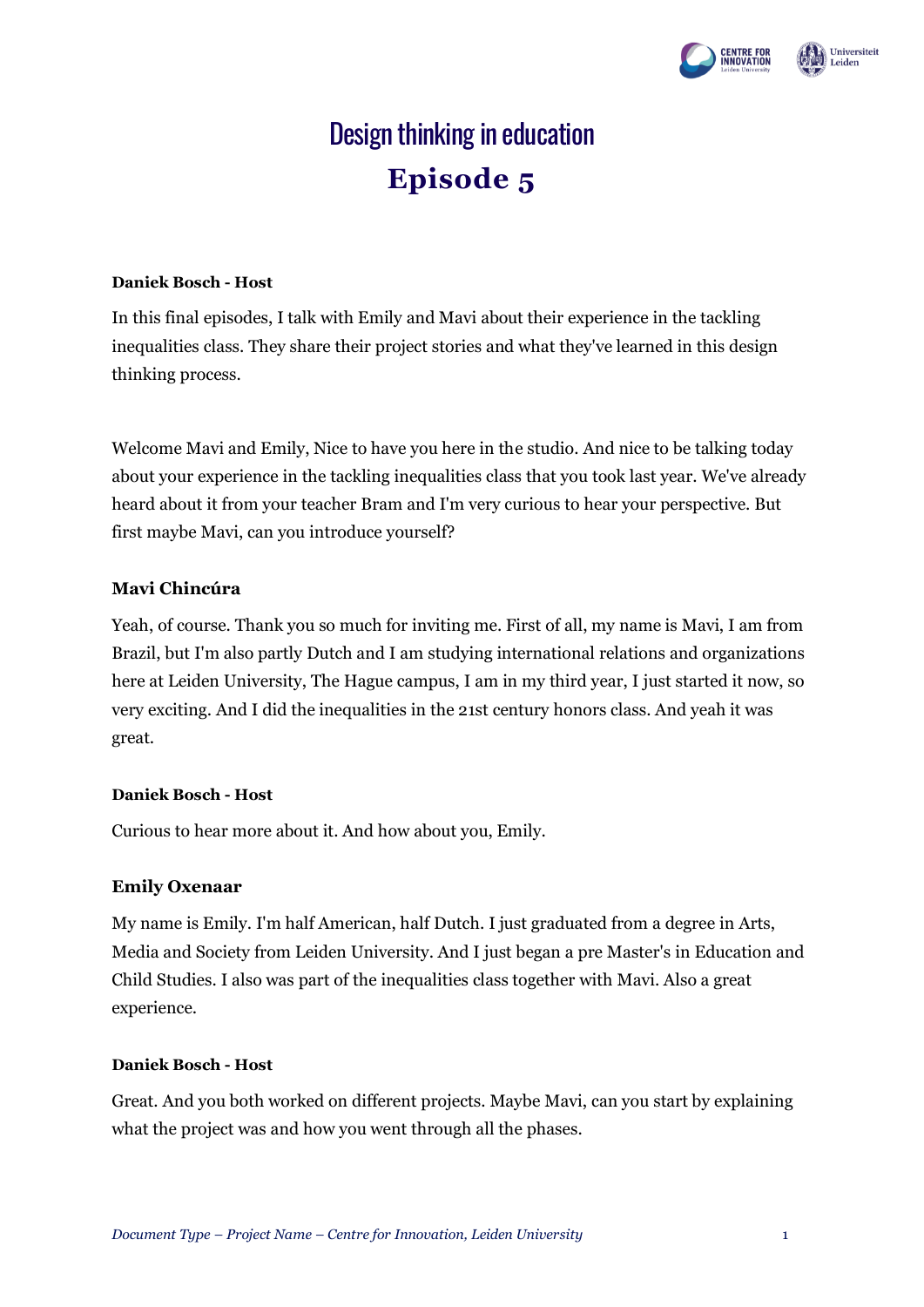



### **Mavi Chincúra**

Yeah, of course. So the whole course was basically set up as we were divided all of us into groups of, I think like four to five people. And each of us got a challenge to work with. My challenge was called the fenestra challenge. And fenestra is the name of the body within Leiden University. And that body is responsible for the students with disabilities. So they make sure that students with disability get extensions on their assignments or help them out with housing or with arranging a psychiatrist here in the Netherlands and stuff like that. So with that challenge, mostly what they wanted was help with redesigning their website because their website, they were a very new body, I don't know how old they are but they wanted help with, you know, getting better communication with the students and being able to get a more efficient results of what their work is. So having students better communicate with them and better knowing what they are and who they are. Because yeah, they are still very small. Yeah.

#### **Daniek Bosch - Host**

And how did the design thinking process help you in dealing with this challenge?

#### **Mavi Chincúra**

Yeah, it was actually a great way of dealing with the challenge because it was very structured. So we had all the phases like the empathy and define and everything.

# *So in the empathy phase, what we did was we send an e-mail being like, oh, we're looking for students to interview and evaluate what the process has been with fenestra.*

And we were like, Oh my God, no one's going to answer these like no one's going to want to do it. But fortunately, we were lucky that I think like 50 students answered us but we couldn't interview 50 people. So we interviewed 30 students that had been in contact with fenestra already. And the interview process was actually like the part that I love the most about the whole design thinking process.

*It was great to just talk to them and actually see what they thought the problem was. Because of course we see it from the, the institution side and sometimes we don't see what actually is the problem, but we also don't know why that is a problem.* 

And talking to them was really great because we learned what they were actually experiencing and what they would think that was a better way to do it and how they experienced the whole thing. And then what we did after the interviews is we got mostly during the interviews into many phrases. So I don't know, we basically made a bunch of sentences that summarize what that person had said in the interview. And then we made a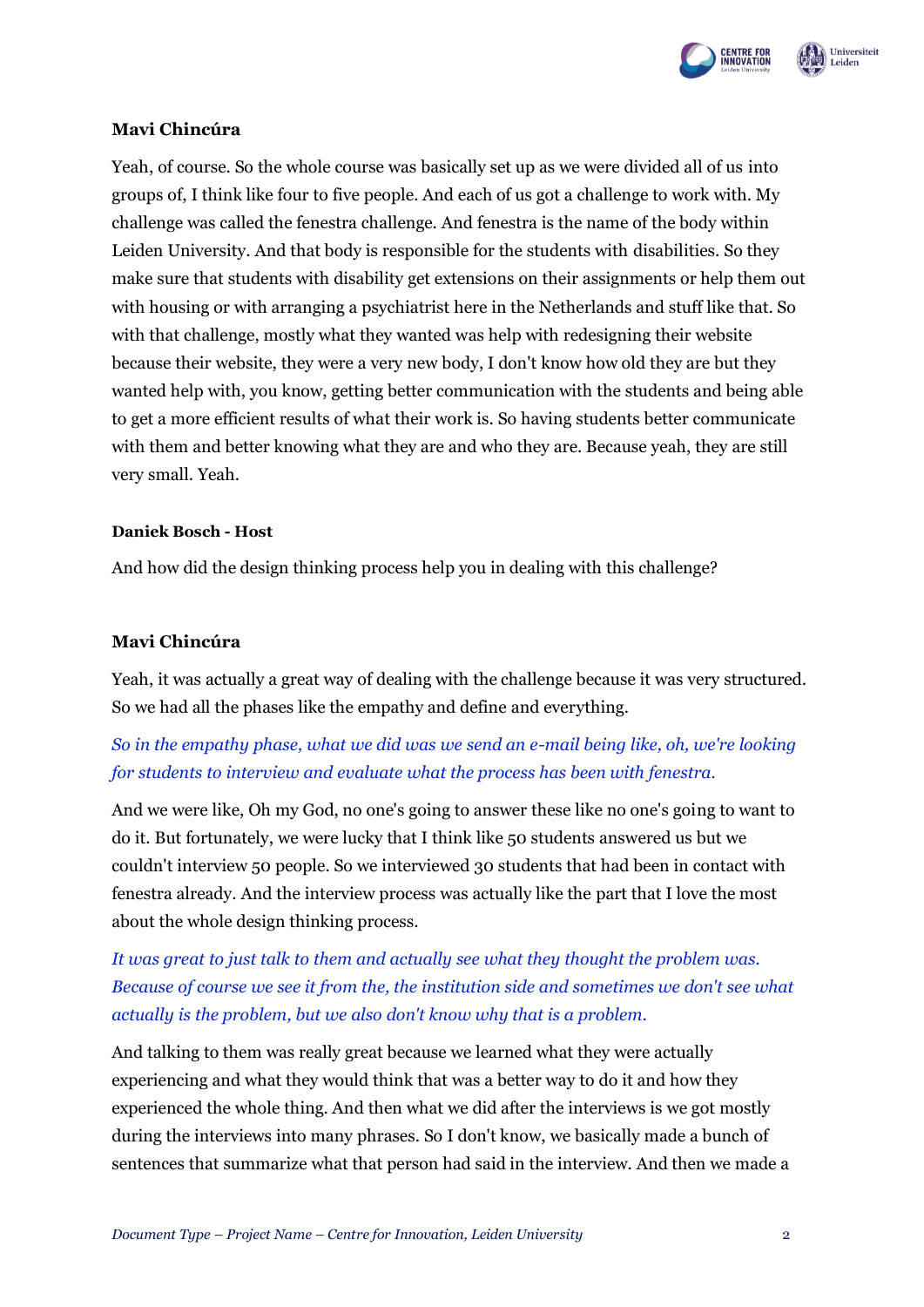

whole table, with all the phrases. And we made like a frequency table basically like how much each problem was spoken about. And from that we were like, Okay, these are the problems that need most attention. So we're going to focus on this. And then from there we were like, okay, some of these are just, you know, we wouldn't ever be able to do it, we are only like four people here, you know, for bachelor students. So then we focused on the ones that were feasible and needed most attention.

*And then from there, for, for the ideation parts, we just started brainstorming and being okay, what could we do to make this work? So we went from like crazy ideas from like, you know, for example, one of the things that we noticed that was a big problem was awareness because as I said, fenestra was, is still like a small body.* 

So we had to make sure that people knew what fenestra was before they went to fenestra, right? So we thought about like making tote bags and t-shirts and all like things as crazy as that. And then for the website of course, which was a big thing, like the thing fenestra wanted us to do and reform. We also like thought about making like quizzes and turning the website into a quizz. The whole thing. Yeah.

#### **Daniek Bosch - Host**

Sounds like really creative ideas for this. Nice.

### **Mavi Chincúra**

Yeah, thank you. We really went crazy there. And then of course we went just cutting out like, when we got to a point where we were like, Okay, this is never going to happen. Or we don't have the resources for this, or we don't even know how to do this. You know, like in case of the website, for example, we didn't have the knowledge and how to turn the website into a quiz. So we were like, okay, what can we do, you know, extrapolate that much.

*But then we came into mostly the prototypes we got to were flyers to put out or to distribute during the introduction weeks for Leiden University. And also for the website. We basically took inspiration from other university websites and build our own with like an easier way for people to find what they need in the website.* 

And then we got to the testing phase, which is the last phase of the design thinking. And in that phase, we mostly went back to the people we interviewed. And we were like, would you mind, you know, spending other 20 minutes with us just evaluating what we have done. And they were all super nice and actually came back to us and we actually met them again.

*And they told us what worked, what didn't work, what they liked, what they didn't like. And then we just refined the whole thing again. So basically there was just a lot of back and*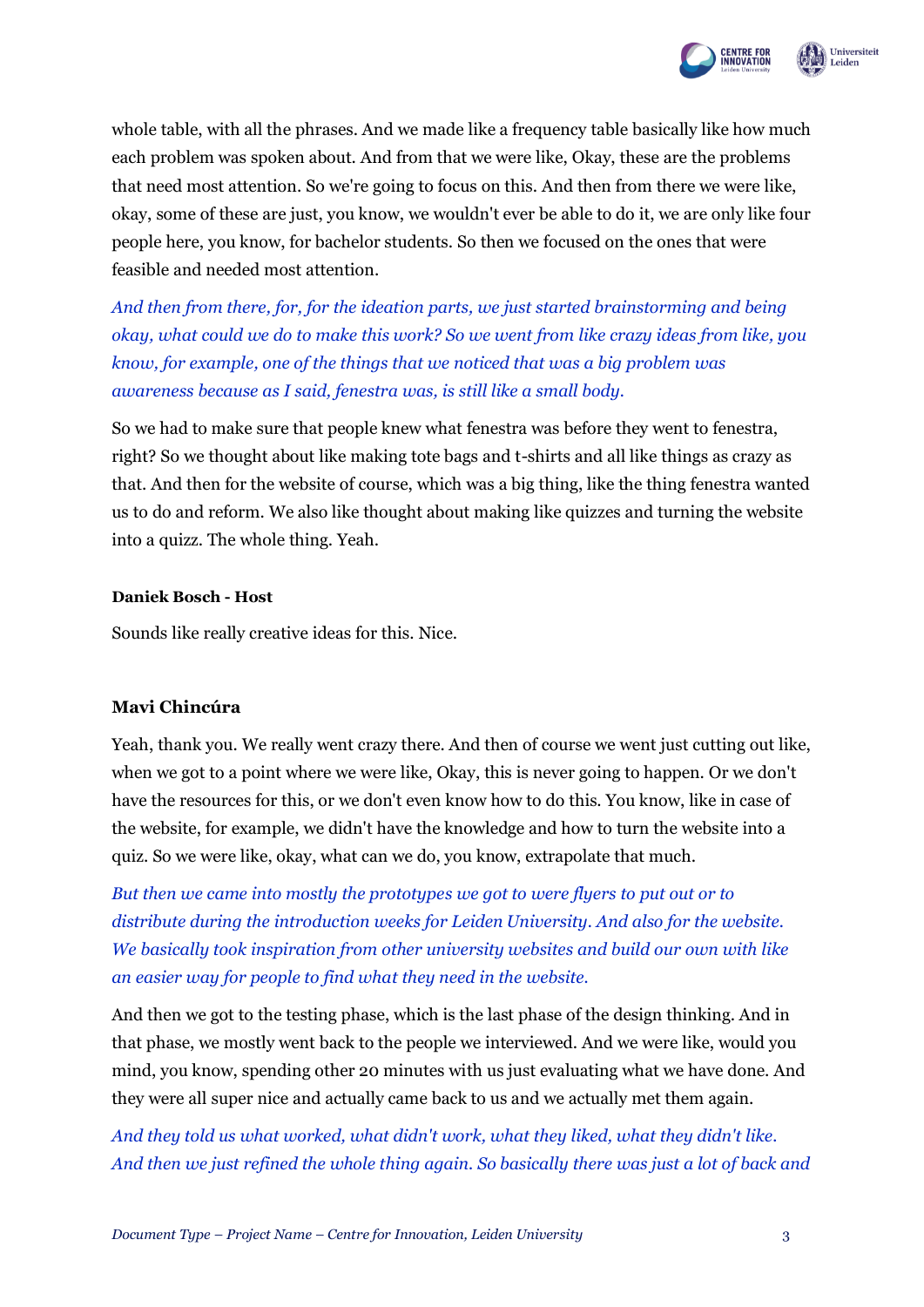

# *forth and a lot of discussions as well because of course, everyone didn't have the same opinion.*

So we had to, you know, debate within ourselves what we thought was actually the best thing to do. Yeah. So then that's what we basically did for the whole process. It was intense and a lot to do. You had to be basically focused and because a lot of things came up and you want it to help with everything, but you had to kind of focus on what your goal was basically. Yeah. So yeah.

### **Daniek Bosch - Host**

Sounds like you put in a lot of work and that you also learned a lot in this process. Yeah, I really like that you mentioned this iterative way of working that you go back and forth, and you get the input from the people you are designing for. And you go to find all the crazy ideas and then go back to them. Do you, does this work and check? So that's really great approach and nice that they were able to provide feedback as well.

# **Mavi Chincúra**

Yeah, exactly. I think that's one of the things that we learned the most is just, you know,

*nothing comes, right the first way you do it, especially with these social challenges and everything, like it involves a lot of different opinions and everything.* 

So you have to always, when you're not always right as well, you have to accept that some things you might be sure that it's going to work. But then you go and you test it and then people are like, No, no, no, this is terrible. So yeah.

# **Daniek Bosch - Host**

So that principle of failing fast, It sounds like you experienced that?

# **Mavi Chincúra**

Yeah, we did.

# **Daniek Bosch - Host**

How did that make you feel?

# **Mavi Chincúra**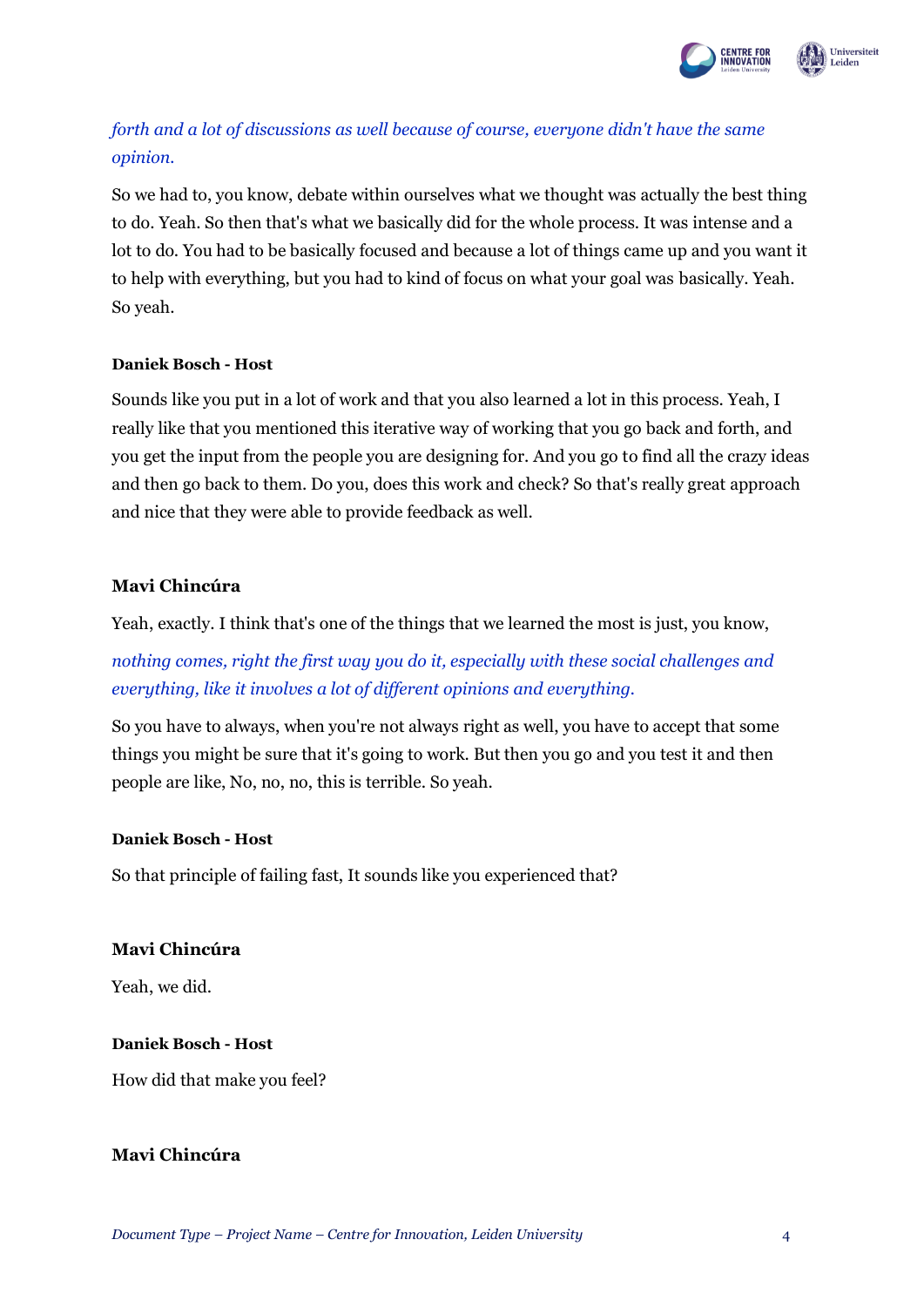

# *I think at sometimes it made me feel like I wasn't right for doing that thing.*

So like I didn't have enough experience because of course like I didn't study something that was that's specific to the fenestra challenge. I was like, I don't know what I'm doing and everything.

# *But mostly I was also like open to learn and just open-minded. And I just wanted what we were doing to be something that people would take advantage of later.*

You know, we would, we didn't want to do something that in the end people will be like it didn't help at all. We wanted to make something that was actually going to be useful for people's lives later. So I think that's what we kept in mind and that's why it was easier to accept like that. We were wrong, you know, and also allow yourself to be wrong on the first try.

#### **Daniek Bosch - Host**

That's a kind of normal, not to get something right in the first time. And what would you think is the top thing you learned in this class?

## **Mavi Chincúra**

So I think the most important thing I learned throughout the whole experience was that like listening to people is just what will make your project work. Because in the end, those people are the ones that are going to use your projects and it becomes a very specific thing, like very targeted to that set of people. But I guess it's going to make at least like it will guarantee a bit of a percentage that it works, you know, because those people are the ones that were doing it for. And of course, like as I said, like as if you look from the fenestra side, you see that there are problems, but you might don't really know what is happening and why this is happening.

*So I think the empathy phase was the one that I enjoy the most and learn from the most. Because you could just, there were reasons for why it wasn't working that I could never have imagined.* 

So I don't know, listening to people and so just asking them straight up. Like sometimes people are bothered by that. But mostly if you ask like, what is wrong, like how can I help? Like what should I do? And also understand why? It makes it all much easier. And then you can actually understand and take that understanding into all of your other actions. So I think that was the thing that I learned the most, like just listening to people and actually understanding them is key to making something for that because that makes sense,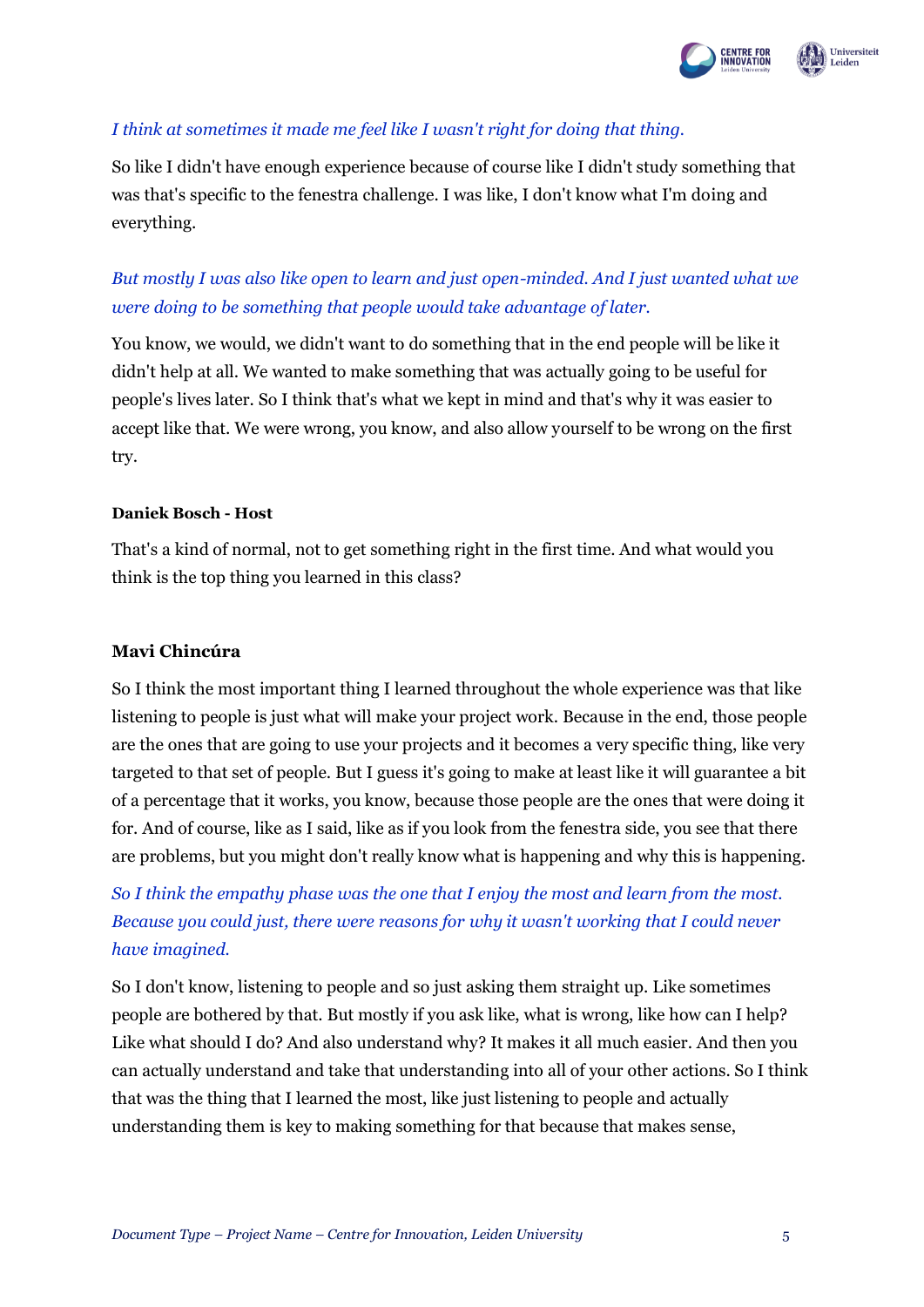

#### **Daniek Bosch - Host**

Yeah, sounds like a valuable lesson that you can also maybe take into your bachelor research project or your master thesis when you come to it.

## **Mavi Chincúra**

So yeah, I think so too. Yeah, definitely.

### **Daniek Bosch - Host**

And Emily, can you share with your project?

## **Emily Oxenaar**

Sure. So I work together with the Leidse aanpak. That was our our challenge owners. And they are an organization which is, works in Leiden, I think also in the Hague. And they have an ongoing project which is trying to target the transition between primary and secondary school and having equal opportunities within that transition period. So they see that transition. A place where there can be room for certain children having more opportunity than others and they really are trying to have that be more equitable.

*So the goal of their project and what they posed to us and our group was to try to help have the students and the parents have more agency over the transition because they, in their research, they found that there was a lot of weight which was just put on the students testing scores and on the teacher's selection advice.*

And when the teacher's advice and the test scores is weighed so heavily, There's also a lot more room for say, bias from the teacher's perspective on that student. And then also for the testing scores to just be such a narrow way of showing the students capabilities for their future. And also because it's at such a young age, at the age of 12 and the Netherlands, it can be even more of a place where it can be inequitable and that the students don't really have a chance to show their true potential or there, yeah, their potential in the future. So we were asked by them to help the students and the parents have more agency over the, over that period.

*So then we went into design thinking and we use for the empathy phase. We also did a bunch of interviews, tried to reach out to students and teachers and parents. And what we found is it was really difficult to find, to reach parents.* 

That was the hardest demographic to reach. But we did reach students and teachers through just reaching out through our own network. So asking like friends who'd been through the Dutch system or for some of us who knew a lot of teachers, we got in touch with teachers.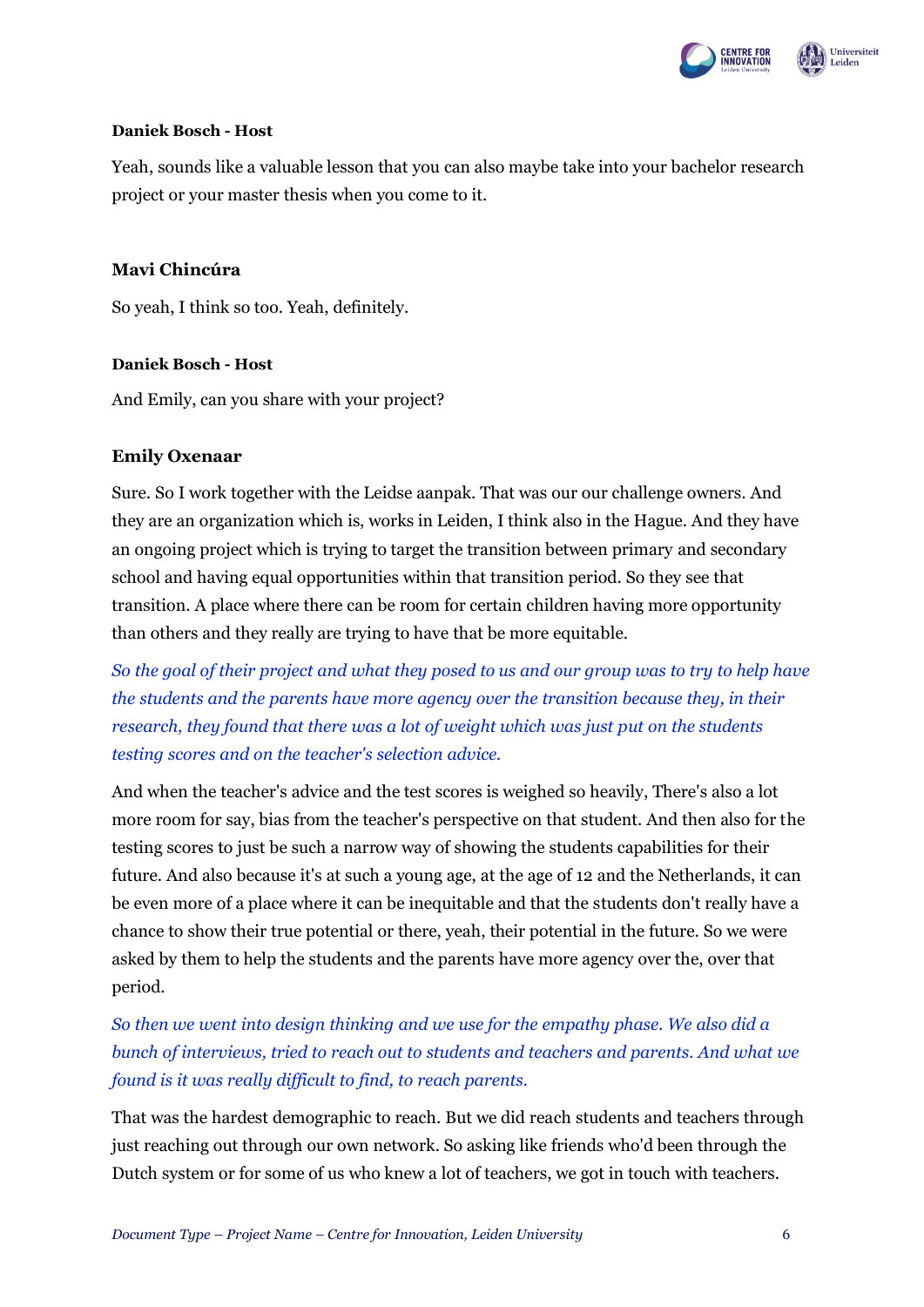



And then we're also lucky enough to work with a few researchers who are at the Leiden University who are working together with the Leidse aanpak. And they had done a bunch of interviews with students in the transition period. So they were generous enough to share those interviews with us and we were able to watch those and also use that as part of our empathy phase. And what we found when we kind of put all those things together was that, that was like the define phase of the process where we tried to define like, Well, okay, what is the problem? What did these different people need?

*And what we found is that the teachers were also very motivated a lot of time to like they saw the problem, they wanted to help, but they just were so overburdened they were already over worked. They didnt had a ton of time. There really wasn't place in the budget to do anything. But they were motivated a lot of them.* 

And then for students, what a lot came back with was that they yeah, they didn't feel that there was enough of themselves that was shown in the selection process. And really another important thing was that the language barrier was a huge, So like understanding of Dutch language and reading and writing was a big barrier because if you don't have a reasonable grasp and you're graded on the test and you're graded on a selection. That's a huge barrier in the way where you might have other sorts of talents or skills. And that's just not coming through if that's in the way. So we saw those things and we tried to kind of brainstorm how we would come up with something because we saw that there was communication was lacking between students and teachers.

# *We needed something that was kinda efficient for teachers. And also that would show the student's point of view more.*

So we kind of, we came up with one idea that was like, oh, maybe we could, They could, the students could write sort of a letter to themselves as a way of reflecting and like also showing more of themselves. But then we also, but that doesn't really have the communication aspect. Then we kind of thought, oh, well maybe we could what if we made the letter also part of like material for an existing meeting between students and teachers.

*So that was how we kind of came up with this idea for a letter. That was also a tool for communication. And we actually ended up iterating on that and after a few different versions, we went into our final one with that. So what we did was we constructed a few guiding questions for the letter.* 

So and that was what we did in combination with the teachers that we were interviewing and then also with our challenge owners, like what do you think would be helpful and what kind of questions to ask. And then that would form the basis for the students writing the letter. And importantly, we wanted to make a written and an audio version of the letter so that students could either choose to read the letter or to listen to it. And then also that they could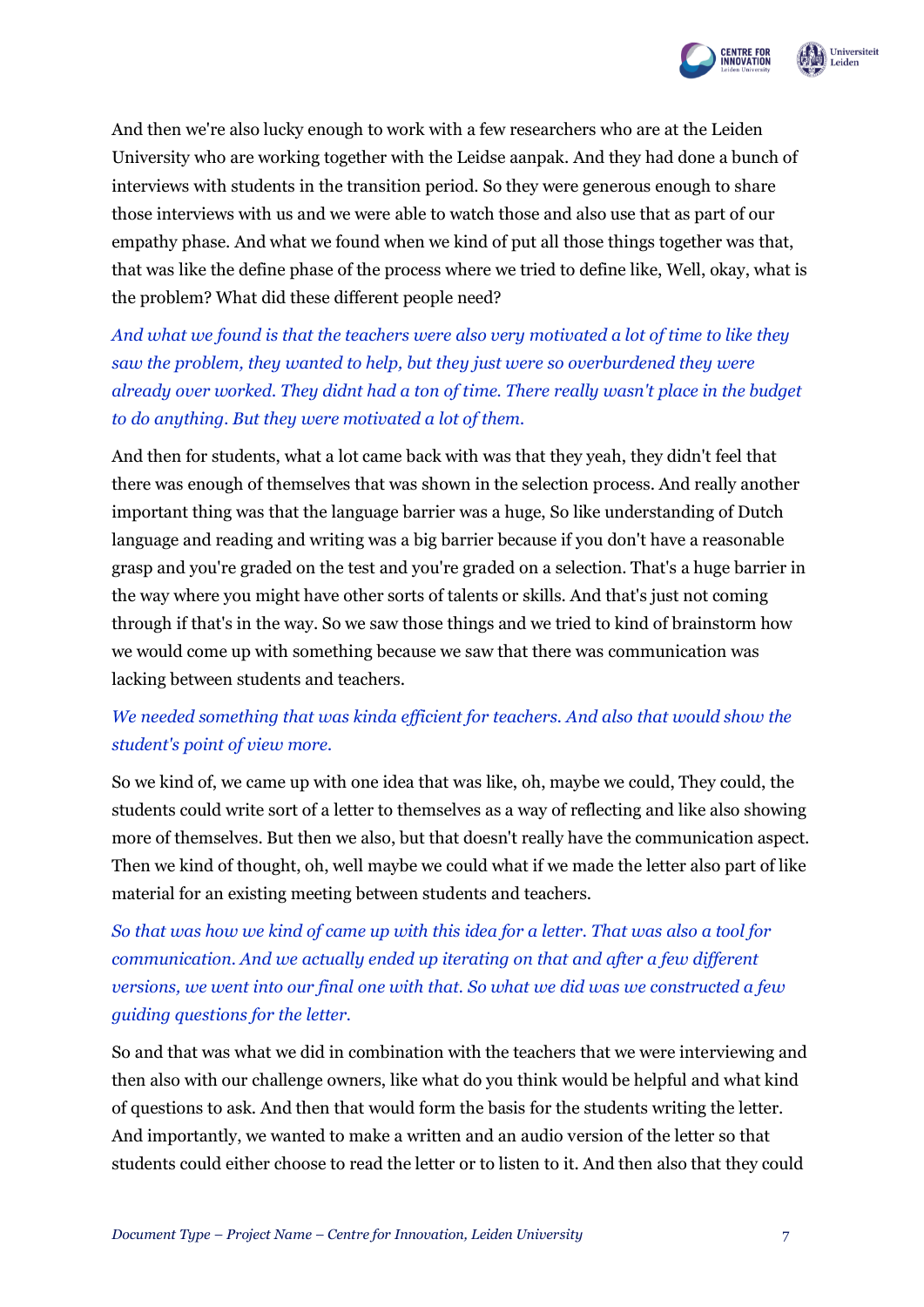

give free form responses so they could write it, they could make an audio version, they could draw, they could do mind maps. So as to kind of give them more freedom to show the different parts of themselves.

*And so this letter, they would, the students would write the year before the transition period. And then they would open it before they had a meeting with their teacher. And then in the meeting with the teacher, the teacher would use that letter as kind of just material for asking the student questions about themselves with the hopes that then they would have more insight into the student when they're making their selection advice. And then the letter hopefully would be like we encourage the students to take the letter with them throughout each year of school so that they can continue to look back and reflect their performance and just on themselves and their desires and their hopes and their potentials for themselves.*

Yeah. And that was kind of our whole yeah, we let it be tested like we just showed it to the different teachers and students and then tried to refine as much as possible from there.

#### **Daniek Bosch - Host**

Well, it sounds like a really cool process on a nice solution to very, very complicated problem.

#### **Emily Oxenaar**

Yeah,

#### **Daniek Bosch - Host**

I like that you also saw this as an opportunity to tackle this problem of making the transition and the selection easier. But also something that the students use when they move on to secondary school. And they want to reflect on where was I in when I left elementary school and use it for themselves as a way that they can see how they've grown in the, in the last few years.

#### **Daniek Bosch - Host**

And what was the most memorable moments for you in this class?

#### **Emily Oxenaar**

Well, I think I have to agree with mavi that the empathy phase was for me my favorite part and the most memorable. It's something that I'd never done in school before. And I really appreciated it like you had to be very proactive about it. You know, you had to reach out to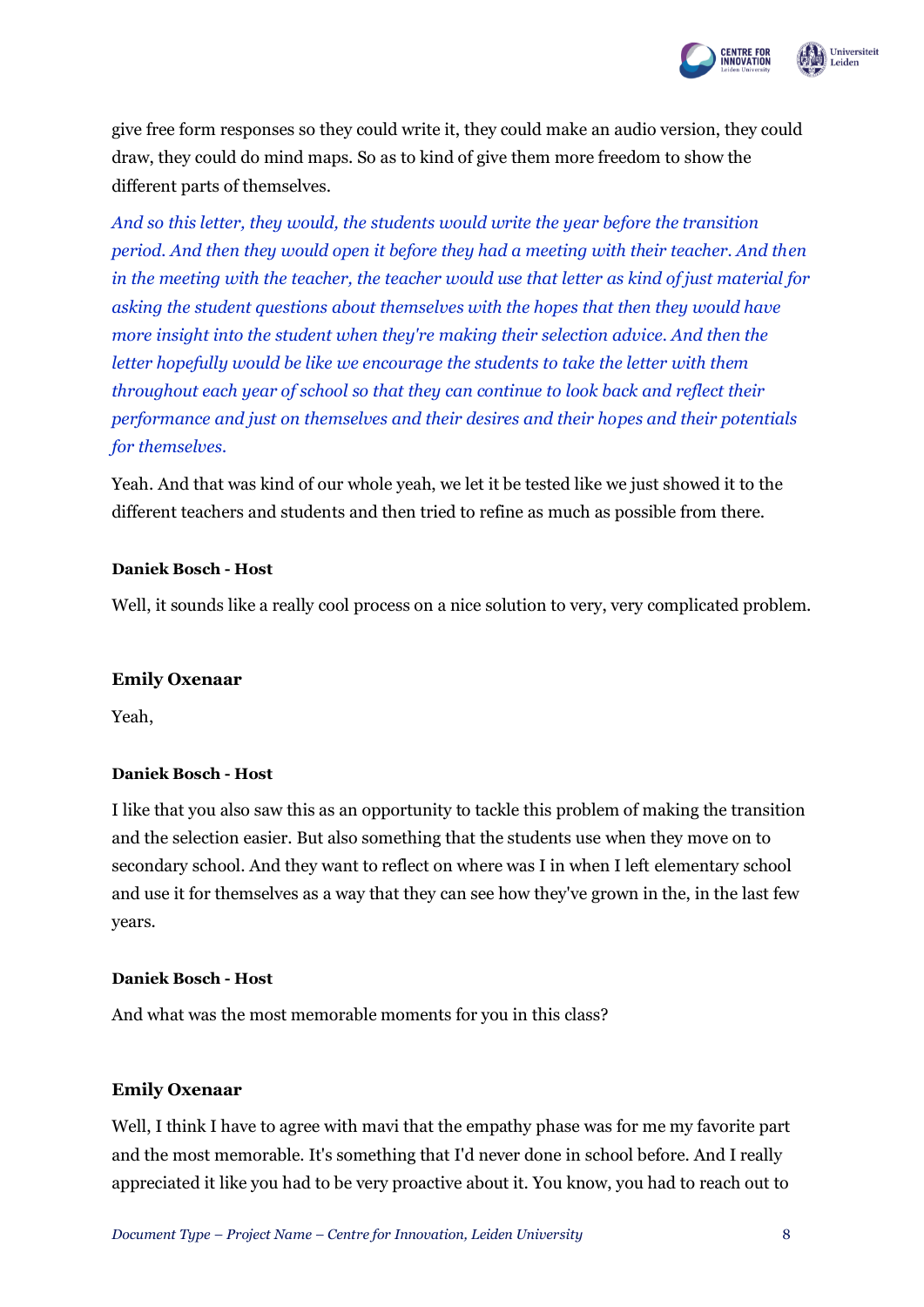

people. You had to really go for it. And then also just listening to people was so I mean, I was really grateful for people who shared their experience and you just learn so much from it. And it's a skill that I think maybe is not valued enough or taught enough in university and it was I really, yeah, you learn like, especially when we're talking about inequalities, we learn about the kind of overarching problems.

*And you look at the different graphs of what's, where and how is this and all that. But when you really talk to people, it's also, it's, it's personal and it shows up in very personal and emotional and social ways. And that was really eye-opening for me to see and to experience.* 

### **Daniek Bosch - Host**

In the guest lectures you had this really the broad overview of the topics around inequality and all the research and the theories around it. But when you did your project really at the micro level, personal interactions, people who are Experiencing the problems that are described in those big theories.

### **Emily Oxenaar**

Yeah, I mean, we were also lucky to have every guest lecture. We had an academic guest lecture and then a practitioner. So that even in that, you know, you had this kind of balance between learning about the theories and the methods, but then also having someone who was working in the field and could say, this was how this one person experience or this was how I, what I faced when I tried to face this conflict or work with this conflict. And then with the design thinking, we got to actually face them and, and apply certain stuff. So, yeah, that was really great.

#### **Daniek Bosch - Host**

For the final question. What would your advice for teachers be when they give a course with design thinking? And also, what's your advice for students who take a course with design thinking?

### **Emily Oxenaar**

*I guess for teachers, I would say like stay flexible with the idea of how you would, how you would work with it. I think that there's a lot of different, even just elements from design thinking that can be beneficial even if you're not going to use the whole thing. I think there's a lot of elements like even like the empathy phase or like the practice of trying to take on different perspectives, I think is just a really valuable method of approaching a topic.*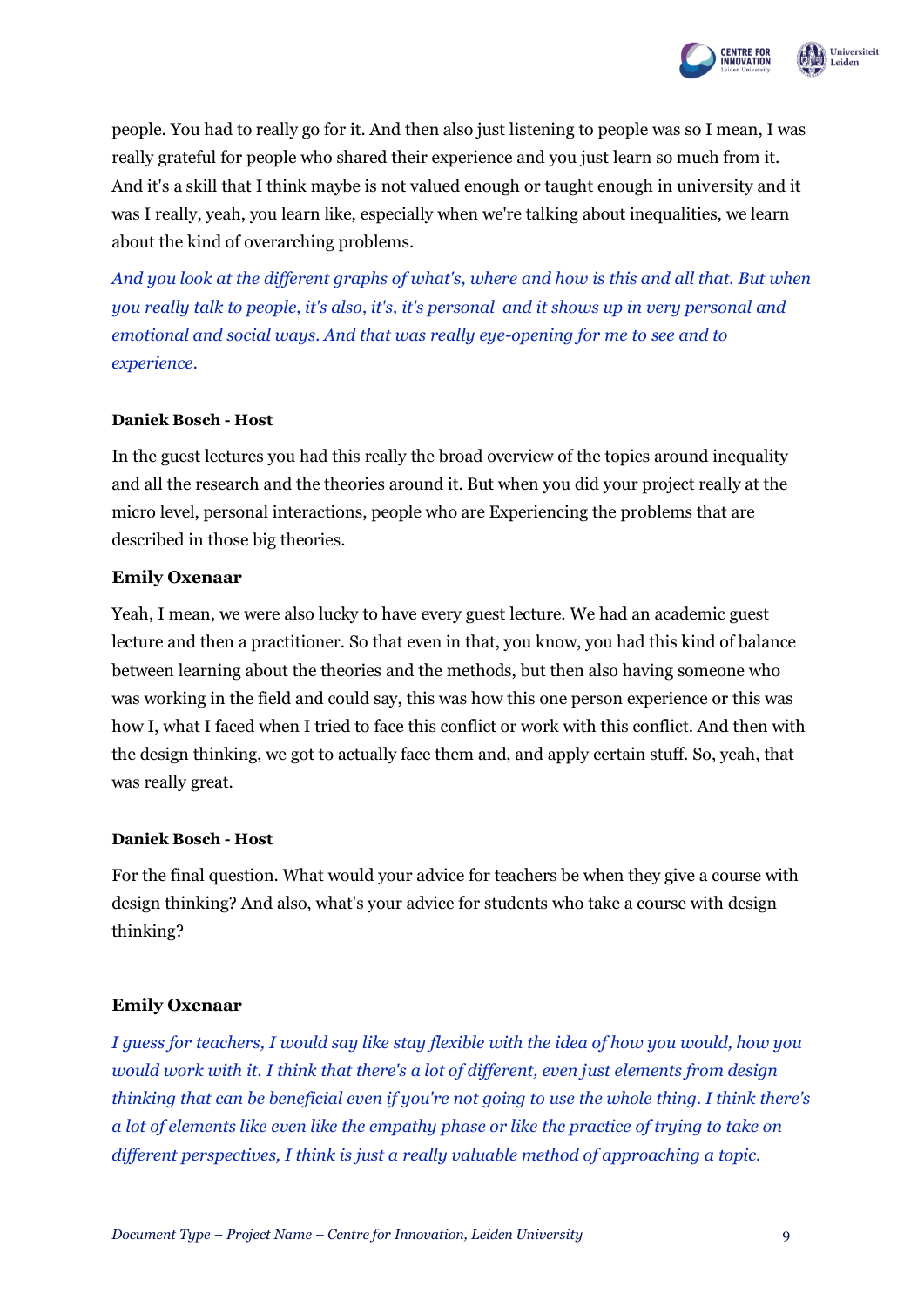



And I think that, that even for teachers who say, Yeah, I like the idea, but it's a, it's a huge thing to just put, apply a completely different method in my class. Like maybe even if you just applied a few elements or took inspiration from a few elements of the design thinking. That could be, that could be really cool.

# *For students. I guess I would say also, like stay open-minded with it.*

I think like Mavi mentioned and I also face is that it can be really intense and it can be like time-consuming and it can be difficult. And you often feel like you're failing and you don't really have, especially when you're dealing with more complicated issues. You do feel like, well how I'm just not equipped to do this, but I think that's also a good lesson that like you also said, Mavi, is that like you're not going to solve the whole thing. You know, you're not gonna solve the whole problem. But there is something maybe that you can, that you can provide that's helpful.

Do you have something to add to it.

## **Mavi Chincúra**

When it comes to teachers. I would say like, I agree with Emily. Like even if you get just some elements from design thinking and include that in your, in your class would already be great. But if you're trying to make the whole thing you know, so like make, turn your whole class into a design thinking class. Then I would say, my advice, what based on what I saw, what Bram did was

# *be a guide mostly. So every group did experience a very different design thinking process, I guess like within the whole course, none of the groups had the same experience, of course.*

And so he had to basically be there and guide each group through what each group was needing at that point. So for example, he would have we would have the classes, of course, every week or every two weeks. I don't even remember every week. Yeah. But we would also have meetings with him like that, just a group and him. And then there we could tell him like, What was going right, what was going wrong? What was our plan for the next few weeks? What like what were we doing? If he's he saw that it was just going great, he would just be there and like help us and comment when he needed. But mostly he would just also help like when we were feeling stuck. Because sometimes like I heard from some groups that like getting interviewees. So getting people to interview in the empathy phase was very hard. So like he had to help in that sense. So are also like when it came to the prototype, for example, we didn't know how to do a website, right? So when we asked him, like, do we really need to make a website because we have no idea how to program stuff. So, the solution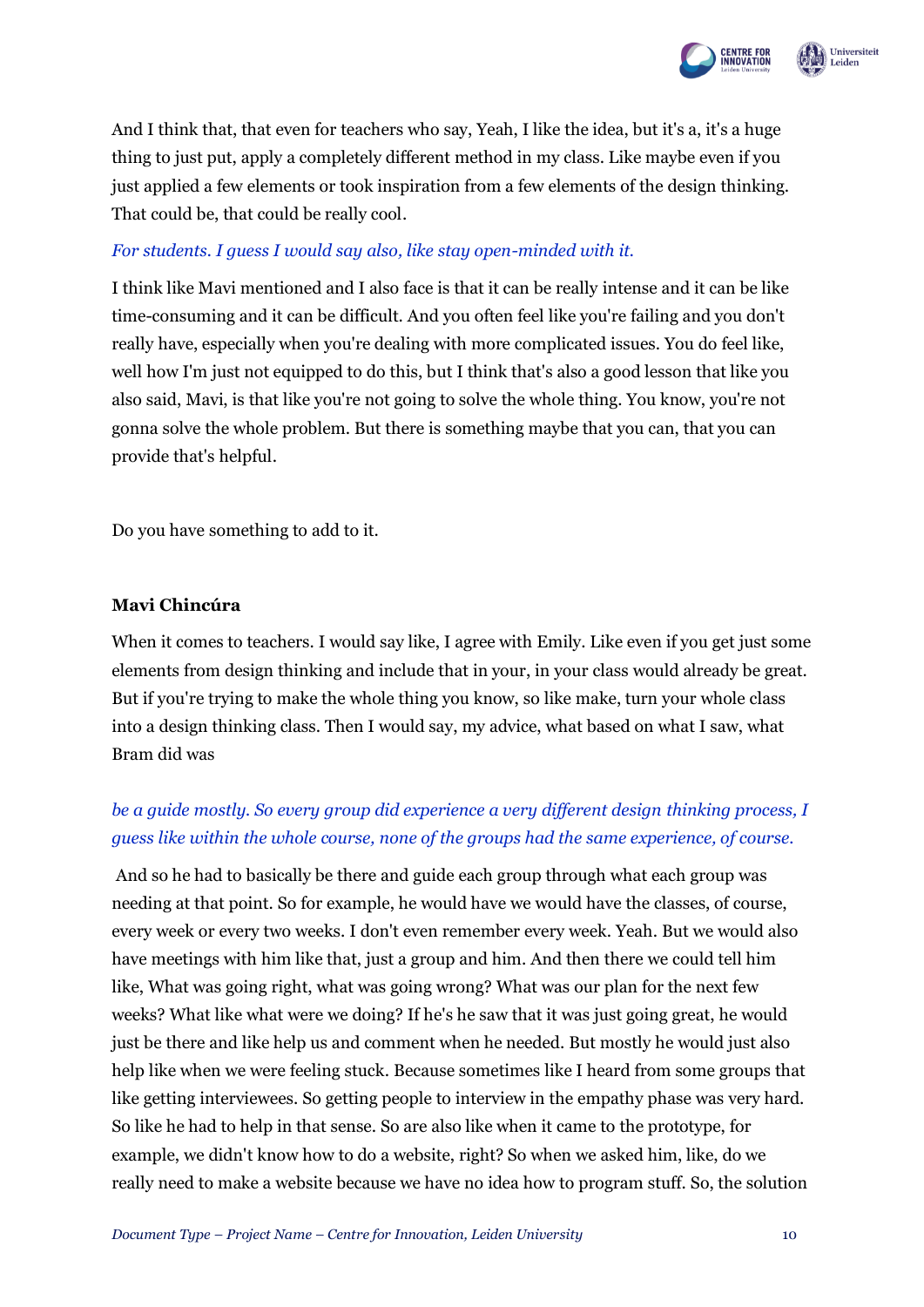

we came up with was basically put the design in PowerPoint, which is like, it doesn't work, of course, but it was a prototype. So, you know, he just had to help us and make sure that we were doing Okay.

*So I think if you are a teacher that wants to invest in design thinking, basically be there as a guide and let students also flow.* 

#### Because I guess

## *My advice for the students is like be as proactive as possible.*

Because with design thinking, it's not like, you know, the teachers just going to put everything on you and you're going to just have to filter all of that knowledge and gather all of that. Like you're going to have to go after it yourself. So you're going to have to find a way to contact people to interview. You're going to have to find a way to meet the group, to have a brainstorm about the ideas that you're, that you want to prototype. So you have to be very proactive in the sense that you have to go after the whole process. And of course, the process is going to guide you through it as well as your teacher, but you have to kind of go after it yourself.

# *But I think in the end it's very rewarding because you're looking back at what everything that my group and I did. I feel very proud of it*

because I just, I'm like, wow, like we actually, because it wasn't out of nothing as well, like we gathered knowledge and did something. So in the end you feel very proud of what you do. But as we already said, like it's a very intense process and you feel like sometimes you feel like you're not suitable for it or you just, you know, you're like, Oh my God, this is never going to work. But mostly in the end it works out and you find a way out and I think is just you just have to kind of persist and go after it. Like I think it's just super nice in the end.

#### **Daniek Bosch - Host**

Great. Yeah, I hope that encourages students to keep going even when they get stuck in the process. Thank you both so much for this nice interview and you sharing your experience on the course

### **Emily Oxenaar**

Thanks for having us here.

### **Daniek Bosch - Host**

This was the fifth and final episode in this mini-series on design thinking in education. I hope that these conversations have inspired you to use some of the design thinking